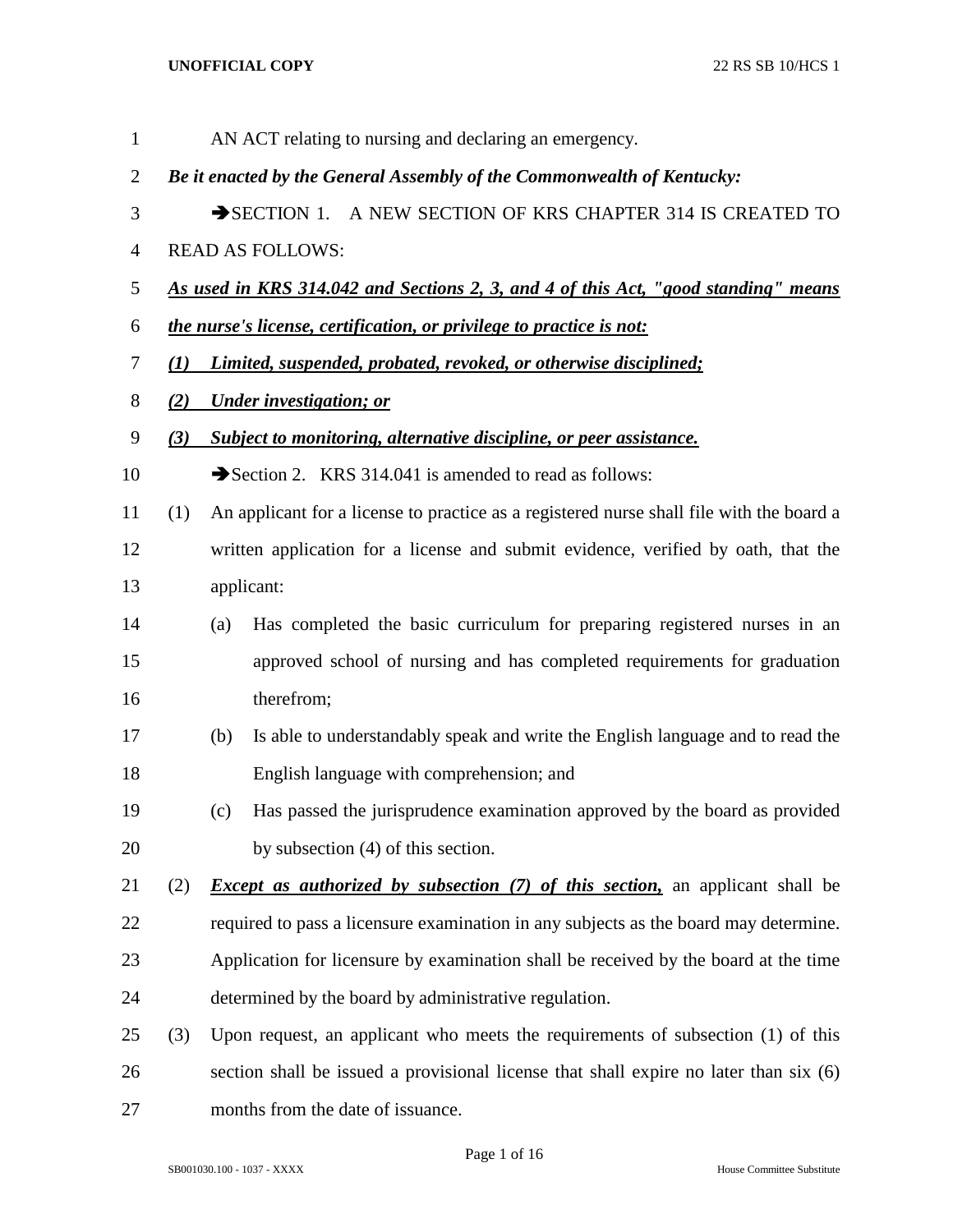| 1              | (4) | The jurisprudence examination shall be prescribed by the board and be conducted           |
|----------------|-----|-------------------------------------------------------------------------------------------|
| $\overline{2}$ |     | on the licensing requirements under this chapter and board regulations and                |
| 3              |     | requirements applicable to the nursing profession in this Commonwealth. The board         |
| 4              |     | shall promulgate an administrative regulation in accordance with KRS Chapter 13A          |
| 5              |     | establishing the provisions to meet this requirement.                                     |
| 6              | (5) | An individual who holds a provisional license shall have the right to use the title       |
| 7              |     | "registered nurse applicant" and the abbreviation "R.N.A." An R.N.A. shall only           |
| 8              |     | work under the direct supervision of a registered nurse and shall not engage in           |
| 9              |     | independent nursing practice.                                                             |
| 10             | (6) | Upon the applicant's successful completion of all requirements for registered nurse       |
| 11             |     | licensure, the board may issue to the applicant a license to practice nursing as a        |
| 12             |     | registered nurse, if in the determination of the board the applicant is qualified to      |
| 13             |     | practice as a registered nurse in this state.                                             |
| 14             | (7) | The board shall issue a temporary work permit to practice nursing as a<br>(a)             |
| 15             |     | registered nurse to any applicant who has been licensed as a registered                   |
| 16             |     | <u>nurse under the laws of another state or territory, if the applicant is a</u>          |
| 17             |     | currently licensed registered nurse in good standing in each state or                     |
| 18             |     | territory in which the applicant has worked.                                              |
| 19             |     | The board shall issue a license to practice nursing as a registered nurse to<br>(b)       |
| 20             |     | any applicant who has passed the jurisprudence examination prescribed by                  |
| 21             |     | the board or its equivalent and who has been licensed as a registered nurse               |
| 22             |     | <u>under the laws of another state or territory if the applicant is a currently</u>       |
| 23             |     | <u>licensed registered nurse in good standing in each state or territory in which</u>     |
| 24             |     | the applicant has worked.                                                                 |
| 25             |     | The board shall accept the licensure examination of another state as<br>$\left( c\right)$ |
| 26             |     | <b>sufficient for licensure under this subsection.</b>                                    |
| 27             |     | The board may require a registered nurse practicing as authorized by this<br>(d)          |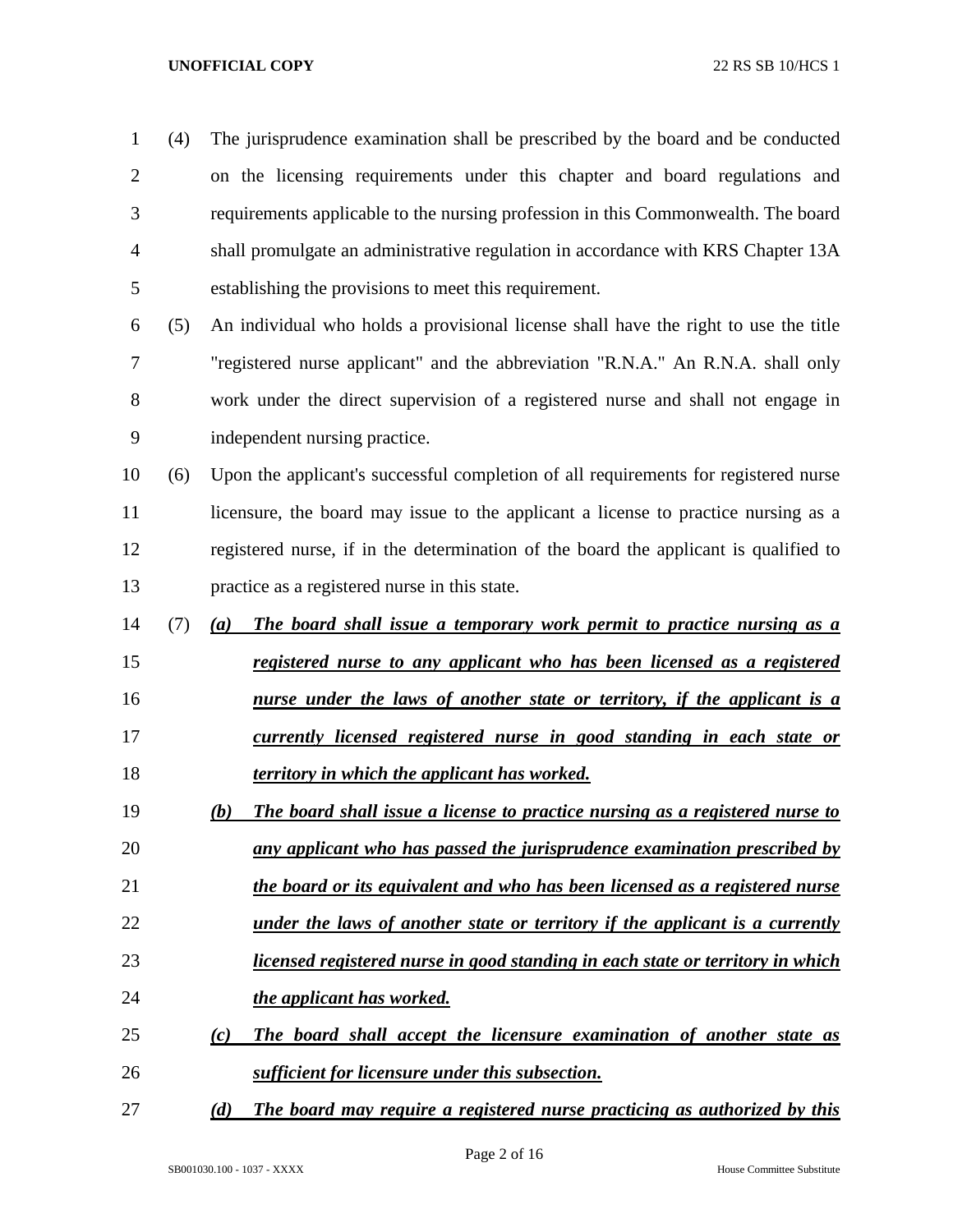| $\mathbf{1}$ |      | subsection to submit to a background check as required by KRS 314.103.                       |
|--------------|------|----------------------------------------------------------------------------------------------|
| 2            |      | This subsection shall not apply to an applicant who holds a multistate<br>(e)                |
| 3            |      | <i>license in good standing in a state or territory that is a member of the Nurse</i>        |
| 4            |      | <b>Licensure Compact established in KRS 314.475.</b>                                         |
| 5            | (8)  | The board may issue a license to practice nursing as a registered nurse to any               |
| 6            |      | applicant who has passed the licensure examination and the jurisprudence                     |
| 7            |      | examination prescribed by the board or their equivalent and been licensed as a               |
| 8            |      | registered nurse under the laws of $a$ [another state, territory, or] foreign country, if in |
| 9            |      | the opinion of the board the applicant is qualified to practice as a registered nurse in     |
| 10           |      | this state.                                                                                  |
| 11           | (9)  | The board shall promulgate administrative regulations pursuant to KRS Chapter                |
| 12           |      | 13A to establish temporary work permit requirements for a registered nurse who               |
| 13           |      | is a graduate of a foreign nursing school and is pursuing licensure by                       |
| 14           |      | endorsement under subsection (10) of this section.                                           |
| 15           | (10) | The board shall immediately issue a license by endorsement to practice nursing               |
| 16           |      | as a registered nurse to an applicant who:                                                   |
| 17           |      | Is a graduate of a foreign nursing school;<br>(a)                                            |
| 18           |      | <b>Provides:</b><br>(b)                                                                      |
| 19           |      | Documentation that the applicant has taken and received a passing<br>1.                      |
| 20           |      | score on the National Council Licensure Examination (NCLEX); and                             |
| 21           |      | <b>One</b> (1) of the following:<br>2.                                                       |
| 22           |      | A satisfactory Credentials Evaluation Service Professional<br>a.                             |
| 23           |      | Report issued by the Commission on Graduates of Foreign                                      |
| 24           |      | Nursing Schools International, Inc. (CGFNS) or other                                         |
| 25           |      | international nurse credentialing organization recognized by the                             |
| 26           |      | board; or                                                                                    |
| 27           |      | A satisfactory VisaScreen ICHP Certificate Verification Letter<br>$\bm{b}$ .                 |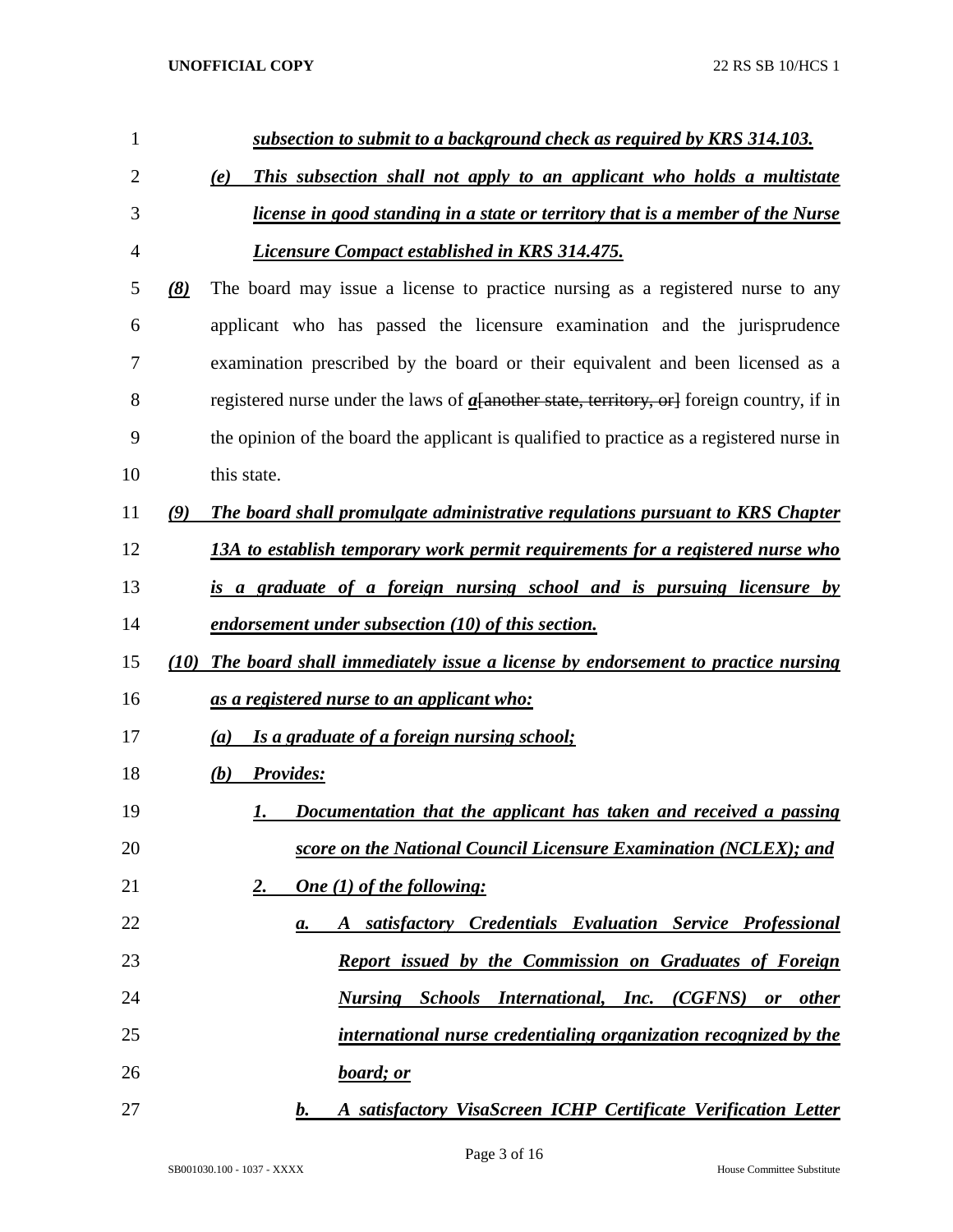| $\mathbf{1}$   |                              | issued by CGFNS or other international nurse credentialing                                      |
|----------------|------------------------------|-------------------------------------------------------------------------------------------------|
| $\overline{2}$ |                              | <u>organization recognized by the board; and</u>                                                |
| 3              | (c)                          | Meets the other requirements of this section.                                                   |
| 4              | $(11)$ $(8)$                 | The applicant for licensure to practice as a registered nurse shall pay a                       |
| 5              |                              | licensure application fee, and licensure examination fees if applicable, as set forth in        |
| 6              |                              | a regulation by the board promulgated pursuant to the provisions of KRS Chapter                 |
| 7              | 13A.                         |                                                                                                 |
| 8              | $(12)$ $\{9\}$               | Any person who holds a license to practice as a registered nurse in this state                  |
| 9              |                              | shall have the right to use the title "registered nurse" and the abbreviation "R.N." No         |
| 10             |                              | other person shall assume the title or use the abbreviation or any other words,                 |
| 11             |                              | letters, signs, or figures to indicate that the person using the same is a registered           |
| 12             |                              | nurse. No person shall practice as a registered nurse unless licensed under this                |
| 13             | section.                     |                                                                                                 |
| 14             | $(13)$ <del>[(10)]</del> (a) | On November 1, 2006, and thereafter, a registered nurse who is retired,                         |
| 15             |                              | upon payment of a one-time fee, may apply for a special license in recognition                  |
| 16             |                              | of the nurse's retired status. A retired nurse may not practice nursing but may                 |
| 17             |                              | use the title "registered nurse" and the abbreviation "R.N."                                    |
| 18             | (b)                          | A retired registered nurse who wishes to return to the practice of nursing shall                |
| 19             |                              | apply for reinstatement.                                                                        |
| 20             | (c)                          | The board shall promulgate an administrative regulation pursuant to KRS                         |
| 21             |                              | Chapter 13A to specify the fee required in paragraph (a) of this subsection and                 |
| 22             |                              | reinstatement under paragraph (b) of this subsection.                                           |
| 23             |                              | $(14)$ [ $(11)$ ] Any person heretofore licensed as a registered nurse under the licensing laws |
| 24             |                              | of this state who has allowed the license to lapse by failure to renew may apply for            |
| 25             |                              | reinstatement of the license under the provisions of this chapter. A person whose               |
| 26             |                              | license has lapsed for one (1) year or more shall pass the jurisprudence examination            |
| 27             |                              | approved by the board as provided in subsection (4) of this section.                            |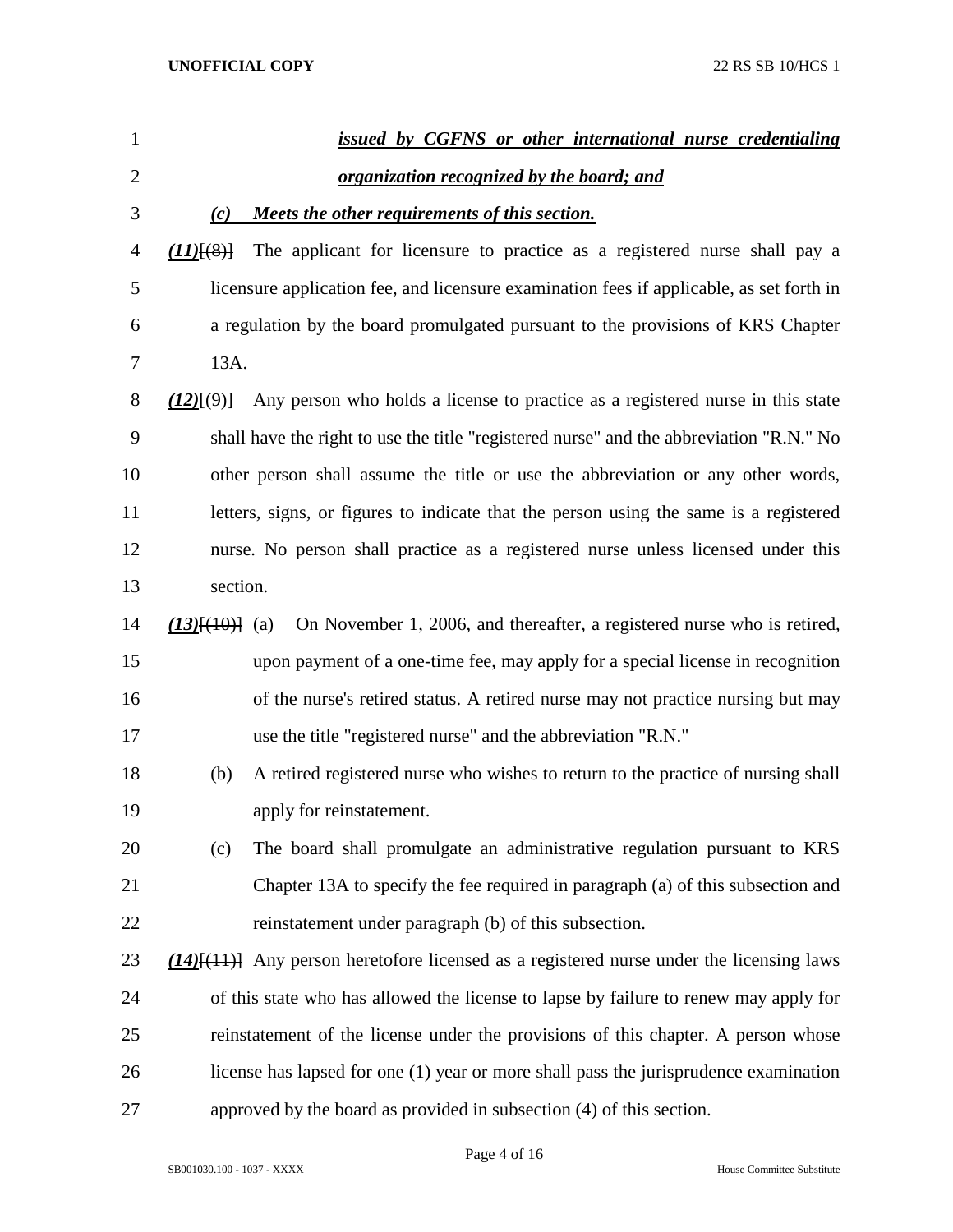*(15)*[(12)] A license to practice registered nursing may be limited by the board in accordance with regulations promulgated by the board and as defined in this chapter. *(16)*[(13)] A person who has completed a prelicensure registered nurse program and holds a current, active licensed practical nurse license from another jurisdiction may apply for licensure by endorsement as a licensed practical nurse in this state. 7 Section 3. KRS 314.051 is amended to read as follows: (1) An applicant for a license to practice as a licensed practical nurse shall file with the board a written application for a license verified by oath, that the applicant: (a) Has completed the required educational program in practical nursing at an approved school of nursing and has completed requirements for graduation therefrom; (b) Is able to understandably speak and write the English language and to read the English language with comprehension; and (c) Has passed the jurisprudence examination approved by the board as provided 16 by subsection (4) of this section. (2) The applicant for licensure to practice as a licensed practical nurse shall pay a licensure application fee, and licensure examination fees if applicable, as set forth in a regulation by the board. (3) *Except as authorized by subsection (8) of this section,* an applicant shall be required to pass a licensure examination in any subjects the board may determine. Application for licensure by examination shall be received by the board at the time determined by the board by administrative regulation. (4) The jurisprudence examination shall be prescribed by the board and be conducted on the licensing requirements under this chapter and board regulations and requirements applicable to the nursing profession in this Commonwealth. The board shall promulgate an administrative regulation in accordance with KRS Chapter 13A

Page 5 of 16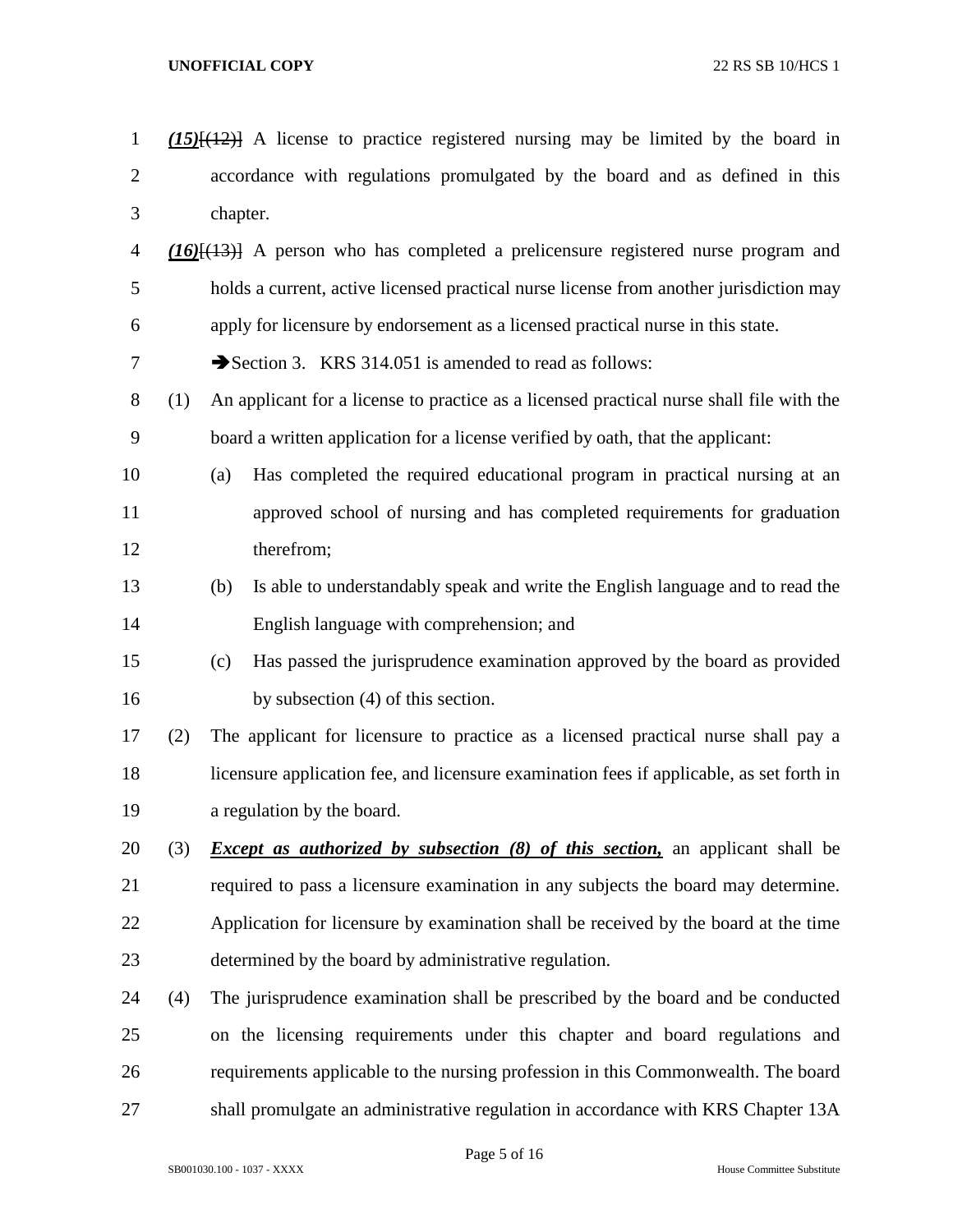establishing the provisions to meet this requirement. (5) Upon request, an applicant who meets the requirements of subsection (1) of this section shall be issued a provisional license that shall expire no later than six (6) months from the date of issuance. (6) An individual who holds a provisional license shall have the right to use the title "licensed practical nurse applicant" and the abbreviation "L.P.N.A." An L.P.N.A. shall only work under the direct supervision of a nurse and shall not engage in independent nursing practice. (7) Upon the applicant's successful completion of all requirements for licensed practical nurse licensure, the board may issue to the applicant a license to practice as a 11 licensed practical nurse if, in the determination of the board, the applicant is qualified to practice as a licensed practical nurse in this state. (8) *(a) The board shall issue a temporary work permit to practice nursing as a licensed practical nurse to any applicant who has been licensed as a licensed practical nurse under the laws of another state or territory, if the applicant is currently a licensed practical nurse in good standing in each state or territory in which the applicant has worked. (b) The board shall issue a license to practice nursing as a licensed practical nurse to any applicant who has passed the jurisprudence examination prescribed by the board or its equivalent and who has been licensed as a licensed practical nurse under the laws of another state or territory if the applicant is currently a licensed practical nurse in good standing in each state or territory in which the applicant has worked. (c) The board shall accept the licensure examination of another state as sufficient for licensure under this subsection. (d) The board may require a licensed practical nurse practicing as authorized by this subsection to submit to a background check as required by KRS*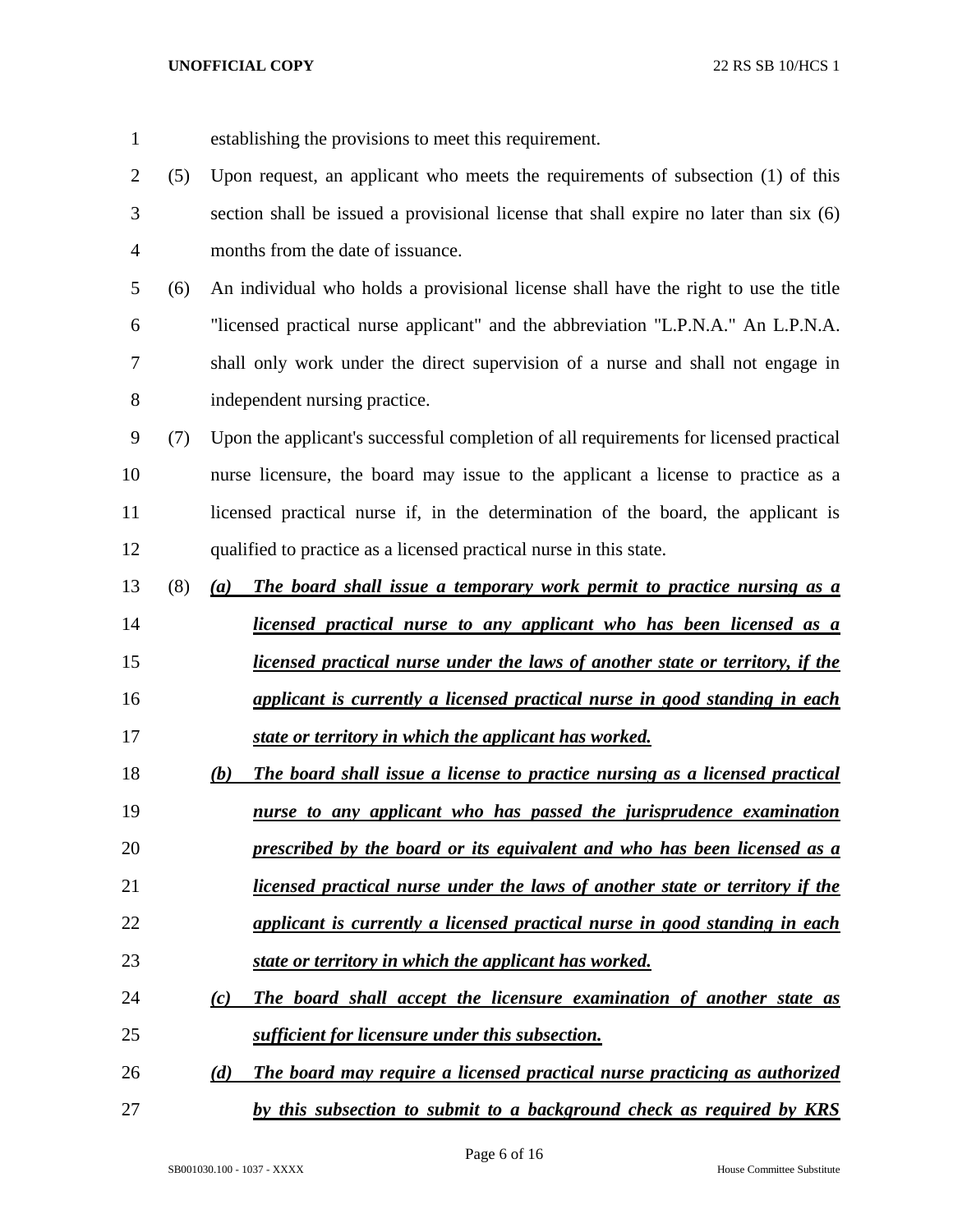| 1              |               | 314.103.                                                                              |
|----------------|---------------|---------------------------------------------------------------------------------------|
| $\overline{2}$ |               | This subsection shall not apply to an applicant who holds a multistate<br>(e)         |
| 3              |               | <i>license in good standing in a state or territory that is a member of the Nurse</i> |
| 4              |               | <i>Licensure Compact established in KRS 314.475.</i>                                  |
| 5              | $\mathcal{Q}$ | The board may issue a license to practice as a licensed practical nurse to any        |
| 6              |               | applicant who has passed the licensure examination and the jurisprudence              |
| 7              |               | examination prescribed by the board or their equivalent, and has been licensed or     |
| 8              |               | registered as a licensed practical nurse or a person licensed to perform similar      |
| 9              |               | services under a different title, under the laws of $a$ [another state, territory or] |
| 10             |               | foreign country if, in the opinion of the board, the applicant meets the requirements |
| 11             |               | for a licensed practical nurse in this state.                                         |
| 12             |               | (10) The board shall promulgate administrative regulations pursuant to KRS Chapter    |
| 13             |               | 13A to establish temporary work permit requirements for a licensed practical          |
| 14             |               | nurse who is a graduate of a foreign nursing school and is pursuing licensure by      |
| 15             |               | endorsement under subsection (11) of this section.                                    |
| 16             |               | (11) The board shall immediately issue a license by endorsement to practice nursing   |
| 17             |               | as a licensed practical nurse to an applicant who:                                    |
| 18             |               | (a) Is a graduate of a foreign nursing school;                                        |
| 19             |               | (b) Provides:                                                                         |
| 20             |               | Documentation that the applicant has taken and received a passing<br>1.               |
| 21             |               | score on the National Council Licensure Examination (NCLEX); and                      |
| 22             |               | One (1) of the following:<br><u>2.</u>                                                |
| 23             |               | A satisfactory Credentials Evaluation Service Professional<br>a.                      |
| 24             |               | Report issued by the Commission on Graduates of Foreign                               |
| 25             |               | Nursing Schools International, Inc. (CGFNS) or other                                  |
| 26             |               | international nurse credentialing organization recognized by the                      |
| 27             |               | board; or                                                                             |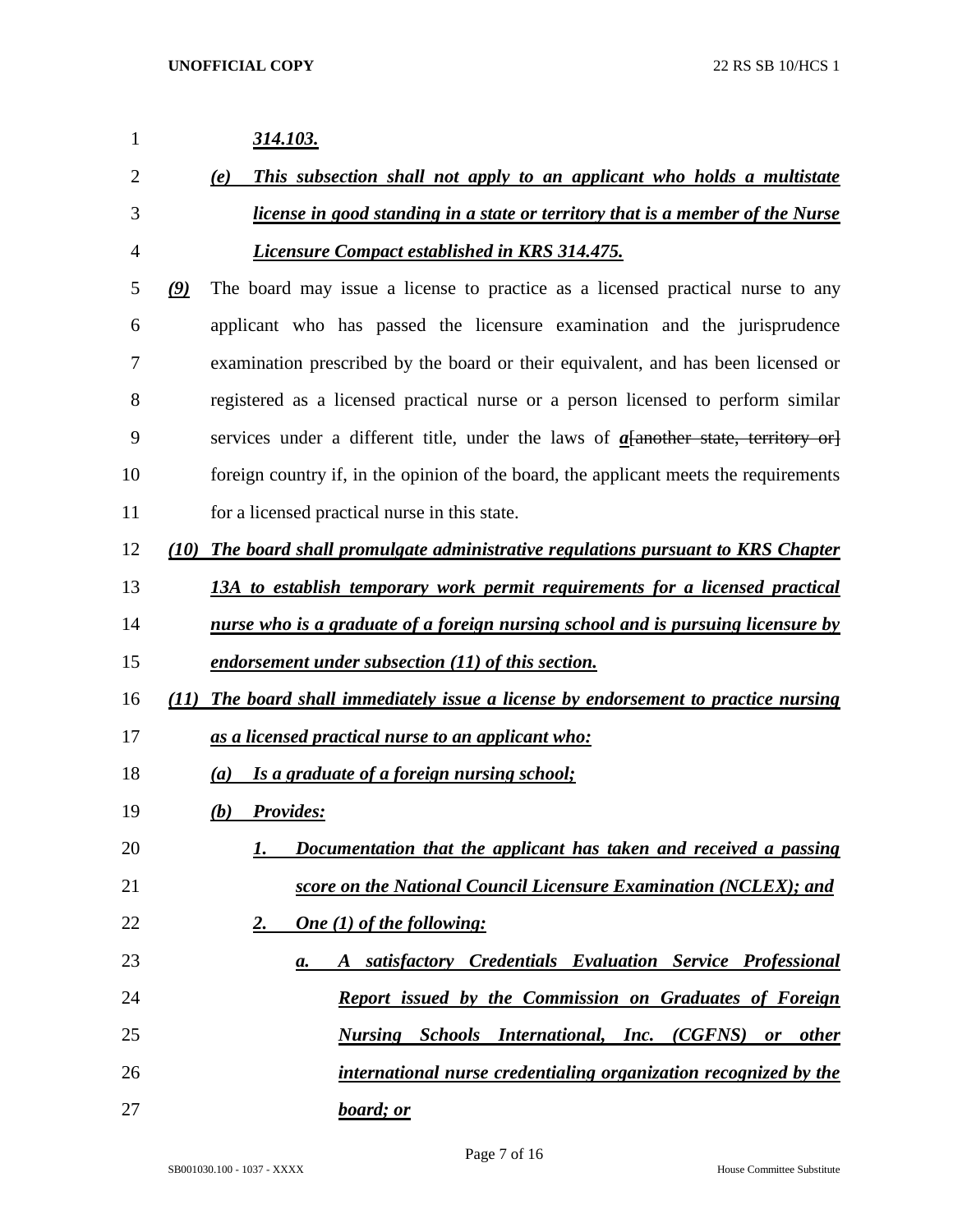| 1              | A satisfactory VisaScreen ICHP Certificate Verification Letter<br>b.                              |
|----------------|---------------------------------------------------------------------------------------------------|
| $\overline{2}$ | issued by CGFNS or other international nurse credentialing                                        |
| 3              | <u>organization recognized by the board; and</u>                                                  |
| 4              | Meets the other requirements of this section.<br>(c)                                              |
| 5              | Any person who holds a license to practice as a licensed practical nurse in this<br>(12)(9)       |
| 6              | state shall have the right to use the title "licensed practical nurse" and the                    |
| 7              | abbreviation "L.P.N." No other person shall assume the title or use the abbreviation              |
| 8              | or any other words, letters, signs, or figures to indicate that the person using the              |
| 9              | same is a licensed practical nurse. No person shall practice as a licensed practical              |
| 10             | nurse unless licensed under this chapter.                                                         |
| 11             | Beginning November 1, 2005, for a licensed practical nurse who is<br>$(13)$ $\{ (10)$ $(10)$      |
| 12             | retired, upon payment of a one-time fee, the board may issue a special license                    |
| 13             | to a licensed practical nurse in recognition of the nurse's retired status. A                     |
| 14             | retired nurse may not practice nursing but may use the title "licensed practical                  |
| 15             | nurse" and the abbreviation "L.P.N."                                                              |
| 16             | A retired licensed practical nurse who wishes to return to the practice of<br>(b)                 |
| 17             | nursing shall apply for reinstatement.                                                            |
| 18             | The board shall promulgate an administrative regulation pursuant to KRS<br>(c)                    |
| 19             | Chapter 13A to specify the fee required in paragraph (a) of this subsection and                   |
| 20             | reinstatement under paragraph (b) of this subsection.                                             |
| 21             | $(14)$ [ $(11)$ ] Any person heretofore licensed as a practical nurse under the licensing laws of |
| 22             | this state who has allowed the license to lapse by failure to renew may apply for                 |
| 23             | reinstatement of the license under the provisions of this chapter. A person whose                 |
| 24             | license has lapsed for one (1) year or more shall pass the jurisprudence examination              |
| 25             | approved by the board as provided in subsection (4) of this section.                              |
| 26             | $(15)$ [ $(12)$ ] A license to practice practical nursing may be limited by the board in          |
| 27             | accordance with regulations promulgated by the board and as defined in this                       |

Page 8 of 16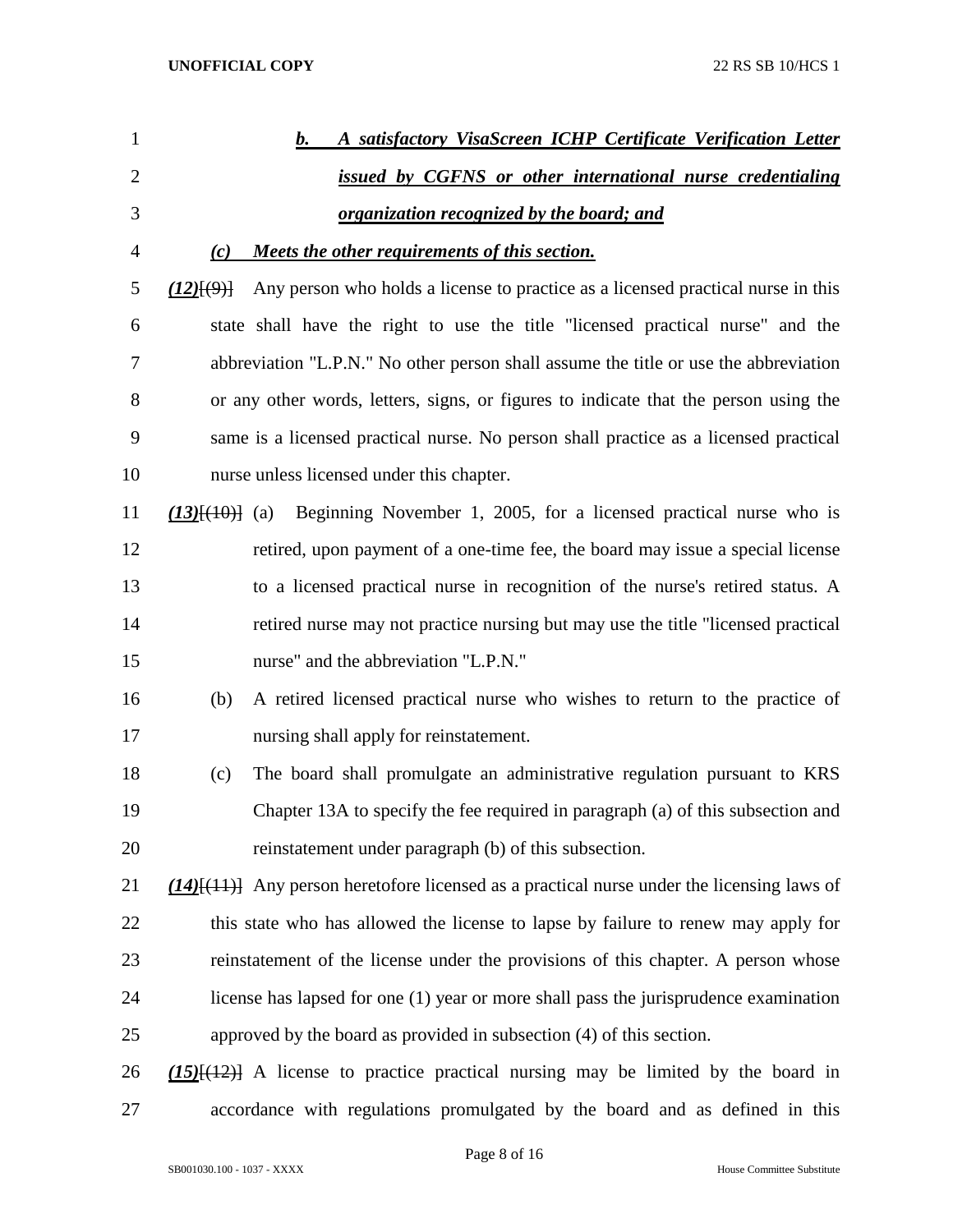| $\mathbf{1}$   |     | chapter. |                                                                                          |
|----------------|-----|----------|------------------------------------------------------------------------------------------|
| $\overline{2}$ |     |          | Section 4. KRS 314.101 is amended to read as follows:                                    |
| 3              | (1) |          | This chapter does not prohibit the following:                                            |
| $\overline{4}$ |     | (a)      | The practice of any currently licensed nurse in good standing in $\left\{\theta$ another |
| 5              |     |          | state <i>from being recognized as having a temporary work permit</i> [practicing]        |
| 6              |     |          | in this state. Any currently licensed nurse in good standing in another state            |
| 7              |     |          | who is practicing nursing in Kentucky shall be subject to the jurisdiction of            |
| 8              |     |          | the board under KRS 314.099 during an emergency occurring in this state or               |
| 9              |     |          | any other state declared by the President of the United States or the Governor           |
| 10             |     |          | of Kentucky. The duration and conditions of the practice shall be determined             |
| 11             |     |          | by the board];                                                                           |
| 12             |     | (b)      | The practice of nursing which is incidental to the program of study by                   |
| 13             |     |          | individuals enrolled in nursing education programs and refresher courses                 |
| 14             |     |          | approved by the board or in graduate programs in nursing;                                |
| 15             |     | (c)      | The practice of any legally qualified nurse of another state who is employed             |
| 16             |     |          | by the United States government or any bureau, division, or agency thereof               |
| 17             |     |          | while in the discharge of his or her official duties;                                    |
| 18             |     | (d)      | The practice of any currently licensed nurse of another state that is not a              |
| 19             |     |          | member of the Nurse Licensure Compact set forth in KRS 314.475. who is in                |
| 20             |     |          | this state on a nonroutine basis not to exceed seven $(7)$ days]; or                     |
| 21             |     | (e)      | [Notwithstanding the provisions of paragraph (a) of this subsection, ]The                |
| 22             |     |          | practice of volunteer health practitioners under KRS 39A.350 to 39A.366.                 |
| 23             | (2) |          | Nothing in this chapter shall be construed as prohibiting care of the sick with or       |
| 24             |     |          | without compensation or personal profit when done in connection with the practice        |
| 25             |     |          | of the religious tenets of any recognized or established church by adherents thereof     |
| 26             |     |          | as long as they do not engage in the practice of nursing as defined in this chapter.     |
| 27             | (3) |          | Nothing in this chapter shall limit, preclude, or otherwise restrict the practices of    |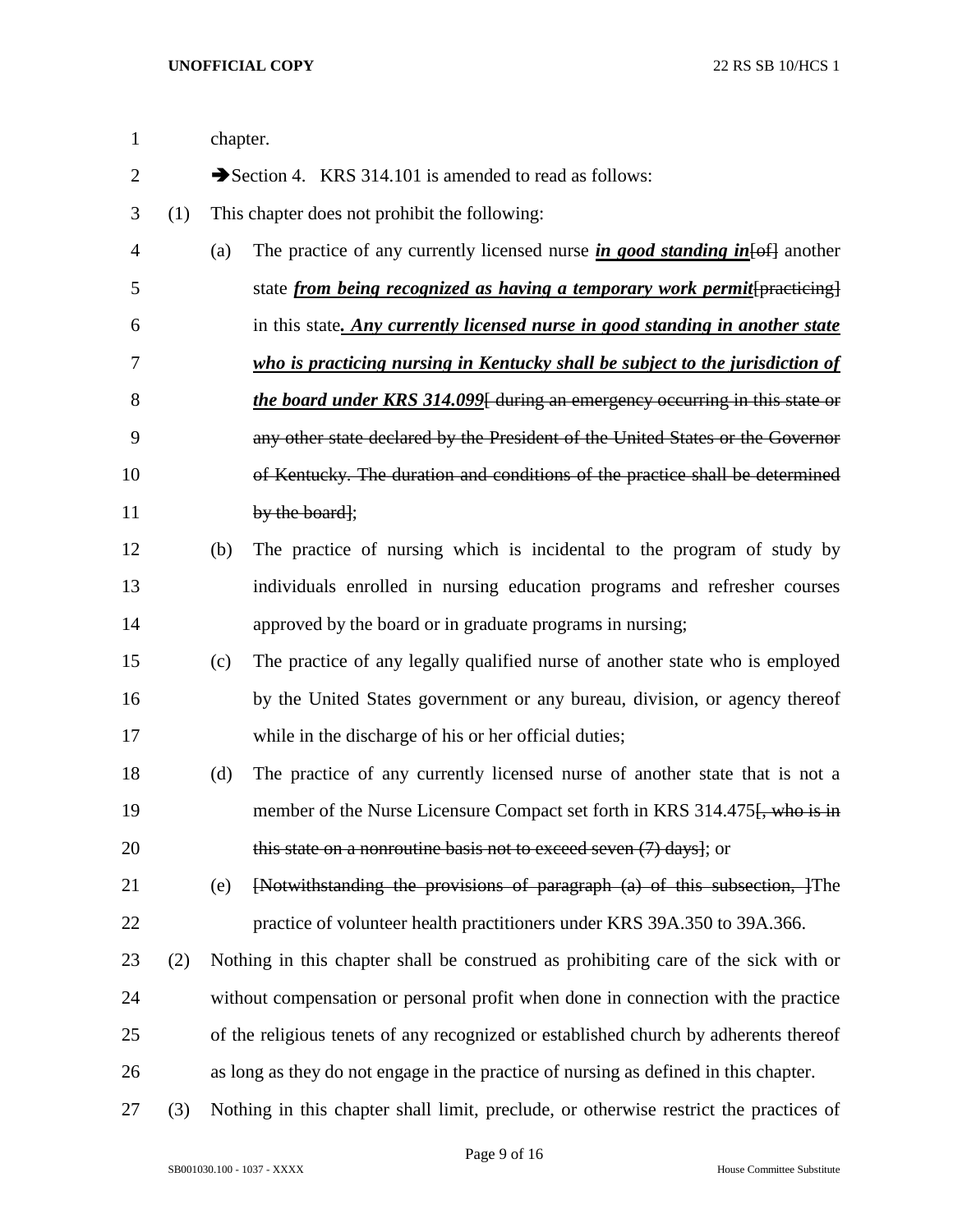other licensed personnel in carrying out their duties under the terms of their licenses.

 (4) A temporary work permit may be issued by the board to persons who have completed the requirements for, applied for, and paid the fee for licensure by endorsement. Temporary work permits shall be issued only for the length of time required to process applications for endorsement and shall not be renewed. No temporary work permit shall be issued to an applicant who has failed the licensure examination.

 (5) The board may summarily withdraw a temporary work permit upon determination that the person does not meet the requirements for licensure or has disciplinary action pending against the person's license in this or another jurisdiction.

12 Section 5. KRS 314.111 is amended to read as follows:

 (1) An institution desiring to conduct a school of nursing shall apply to the board and submit evidence that it is prepared to carry out the minimum approved basic curriculum in nursing and that it is prepared to fulfill other requirements of standards which are established by KRS 314.011 to 314.161 and KRS 314.991 and the administrative regulations promulgated by the board. No person shall operate a nursing education program or school of nursing without complying with the provisions of this section.

 (2) A survey of the institution and its proposed education program shall be made by the executive director or an authorized employee of the board who shall submit a written report of the survey to the board. If in the opinion of the board the requirements for an approved nursing education program or school of nursing are met it shall approve the school.

 (3) The board shall, by administrative regulations promulgated pursuant to KRS Chapter 13A, set standards for the establishment and outcomes of nursing education programs that prepare advanced practice registered nurses, including clinical

Page 10 of 16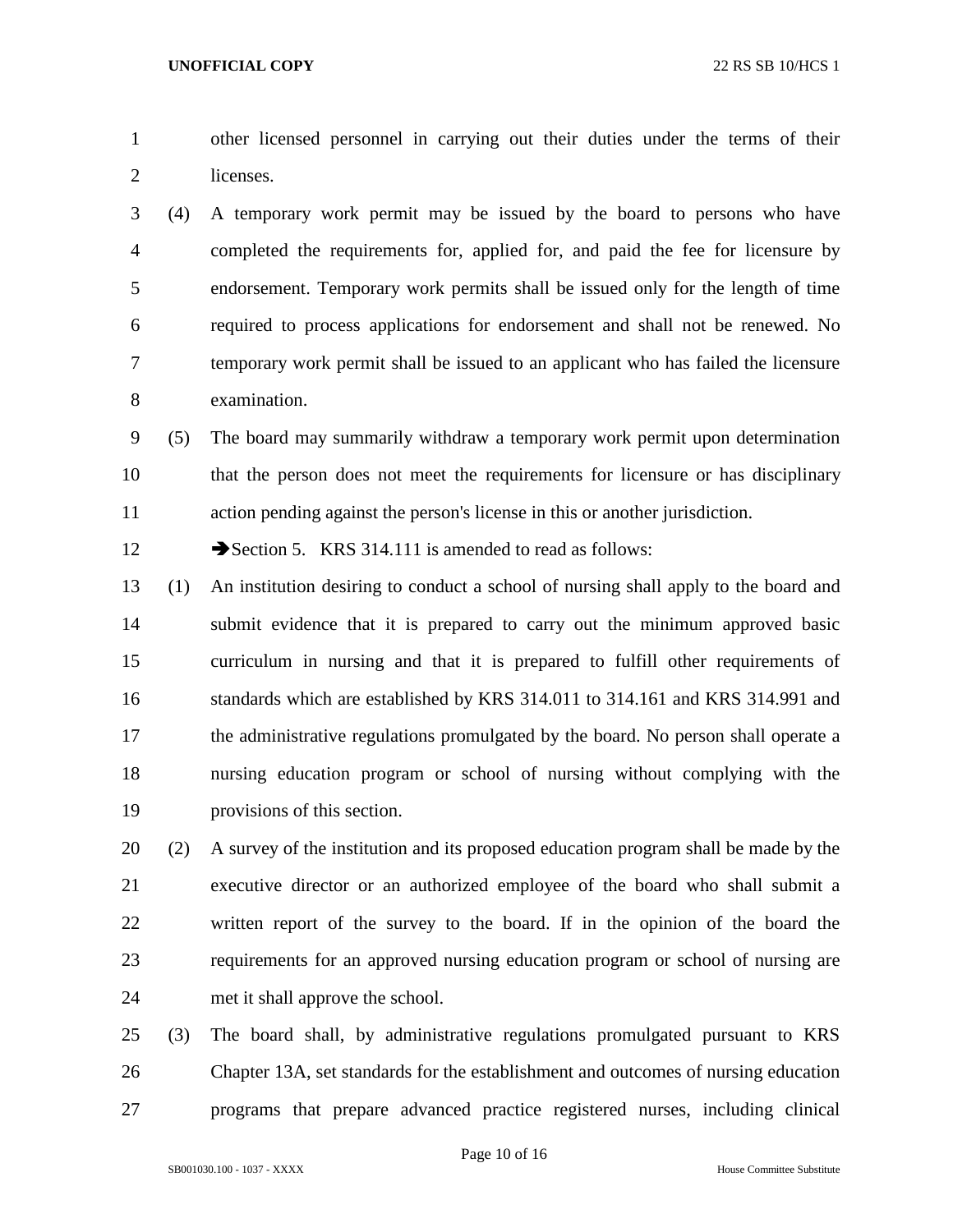| $\mathbf{1}$   |     | learning experiences, and shall approve such programs that meet the standards.        |
|----------------|-----|---------------------------------------------------------------------------------------|
| $\overline{2}$ | (4) | If the board determines that any approved school of nursing is not maintaining the    |
| 3              |     | standards required by the statutes and the administrative regulations of the board or |
| 4              |     | is not complying with the requirements of the administrative regulations of the       |
| 5              |     | board, notice thereof in writing specifying their deficiencies or compliance issues   |
| 6              |     | shall be given to the school. A school which fails to correct these conditions to the |
| 7              |     | satisfaction of the board or fails to comply with the requirements of the             |
| 8              |     | administrative regulation may be fined up to five hundred dollars (\$500) per day for |
| 9              |     | each day that it fails to correct the deficiencies or fails to comply with the        |
| 10             |     | requirements of the administrative regulations. A school may:                         |
| 11             |     | Request an administrative hearing in accordance with KRS Chapter 13B to<br>(a)        |
| 12             |     | contest any fine; and                                                                 |
| 13             |     | Be subject to an administrative hearing in accordance with KRS Chapter 13B<br>(b)     |
| 14             |     | to determine whether the school shall be closed.                                      |
| 15             |     | The board shall promulgate administrative regulations pursuant to KRS Chapter         |
| 16             |     | 13A to implement this subsection.                                                     |
| 17             | (5) | If a school of nursing or nursing program has at least an eighty percent (80%)        |
| 18             |     | average rate of successful completion of the National Council Licensure               |
| 19             |     | <b>Examination</b> (NCLEX) during the previous three (3) years and is otherwise       |
| 20             |     | meeting the requirements of this section, the board shall not impose a limit on:      |
| 21             |     | The total number of students attending the nursing school or nursing<br>(a)           |
| 22             |     | <i>program; or</i>                                                                    |
| 23             |     | The number of students that the nursing school or nursing program may<br>(b)          |
| 24             |     | add to increase its enrollment, unless the nursing school or nursing                  |
| 25             |     | program is not performing to established standards.                                   |
| 26             | (6) | For a registered nurse program conducted at a school of nursing or nursing<br>(a)     |
| 27             |     | program, a clinical instructor shall have at least the following minimum              |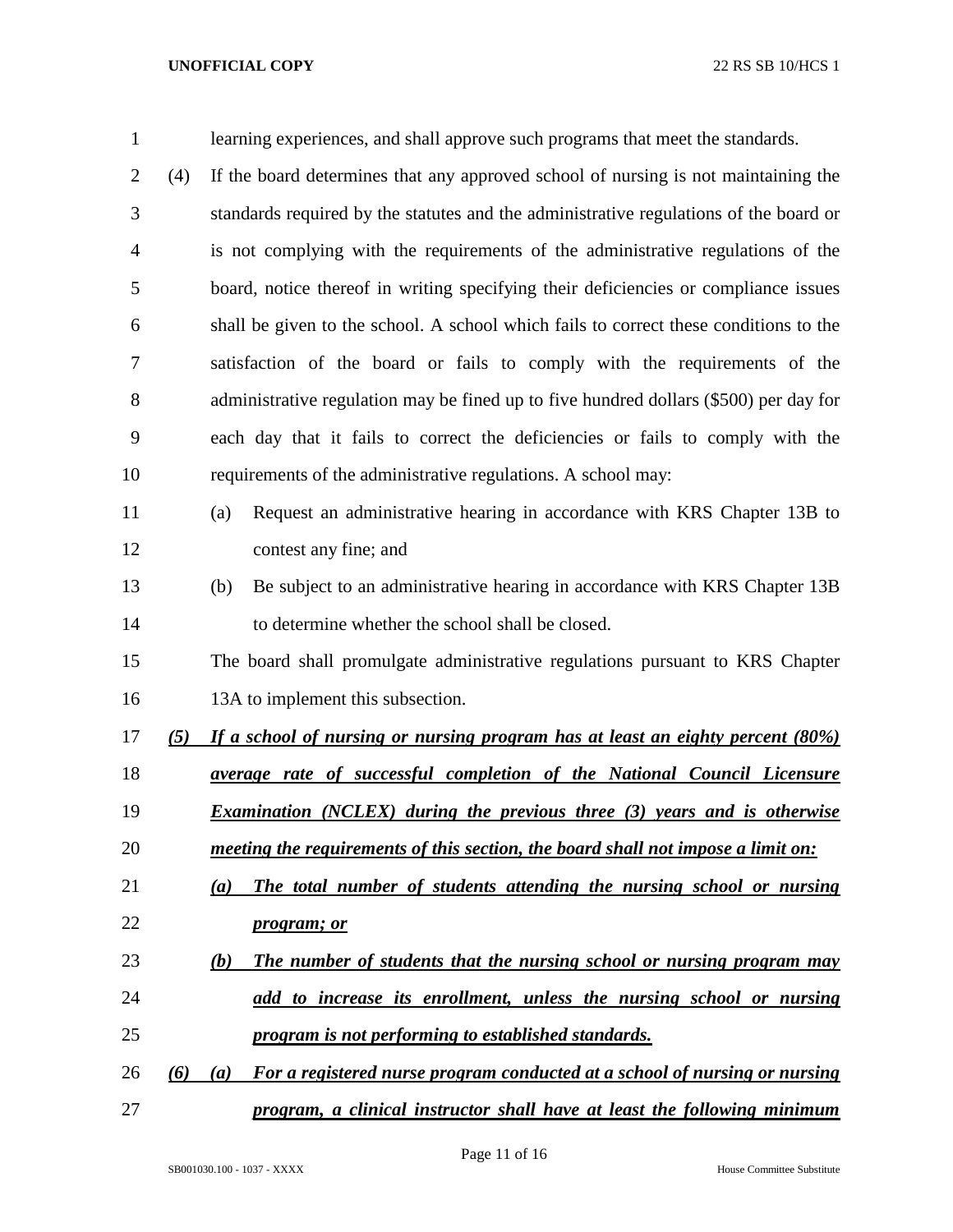| 1  |     | <i><u><b>qualifications:</b></u></i>                                                   |
|----|-----|----------------------------------------------------------------------------------------|
| 2  |     | A registered nurse for an associate degree nursing program; or                         |
| 3  |     | A registered nurse with a baccalaureate degree or higher for a<br>2.                   |
| 4  |     | <b>baccalaureate degree nursing program.</b>                                           |
| 5  | (b) | A person with an associate degree in nursing may teach associate degree or             |
| 6  |     | <i>licensed practical nurse courses.</i>                                               |
| 7  | (c) | A person with a baccalaureate degree in nursing may teach associate degree             |
| 8  |     | <u>or baccalaureate degree courses.</u>                                                |
| 9  | (d) | A person with a master's degree in nursing may teach associate<br>1.                   |
| 10 |     | degree, baccalaureate degree, or master's degree courses.                              |
| 11 |     | A person working toward a master's degree in nursing may teach<br>2.                   |
| 12 |     | <i>associate degree or baccalaureate degree courses.</i>                               |
| 13 |     | <u>A person working toward a master's degree in nursing may teach any</u><br>3.        |
| 14 |     | <u>master's degree course that the person has already successfully</u>                 |
| 15 |     | completed.                                                                             |
| 16 |     | Section 6. KRS 314.121 is amended to read as follows:                                  |
| 17 | (1) | The Governor shall appoint a Board of Nursing consisting of sixteen (16) members:      |
| 18 | (a) | <b>Ten (10)</b> [Nine (9)] members shall be registered nurses licensed to practice in  |
| 19 |     | the Commonwealth, with the Governor ensuring that the appointees represent             |
| 20 |     | different specialties from a broad cross-section of the nursing profession after       |
| 21 |     | soliciting and receiving nominations from recognized specialty<br>state                |
| 22 |     | component societies;                                                                   |
| 23 | (b) | <b>Two</b> (2) $[There (3)]$ members shall be practical nurses licensed to practice in |
| 24 |     | the Commonwealth;                                                                      |
| 25 | (c) | One (1) member shall be a nurse service administrator who is a registered              |
| 26 |     | nurse licensed to practice in the Commonwealth;                                        |
| 27 | (d) | One (1) member shall be engaged in practical nurse education who is a                  |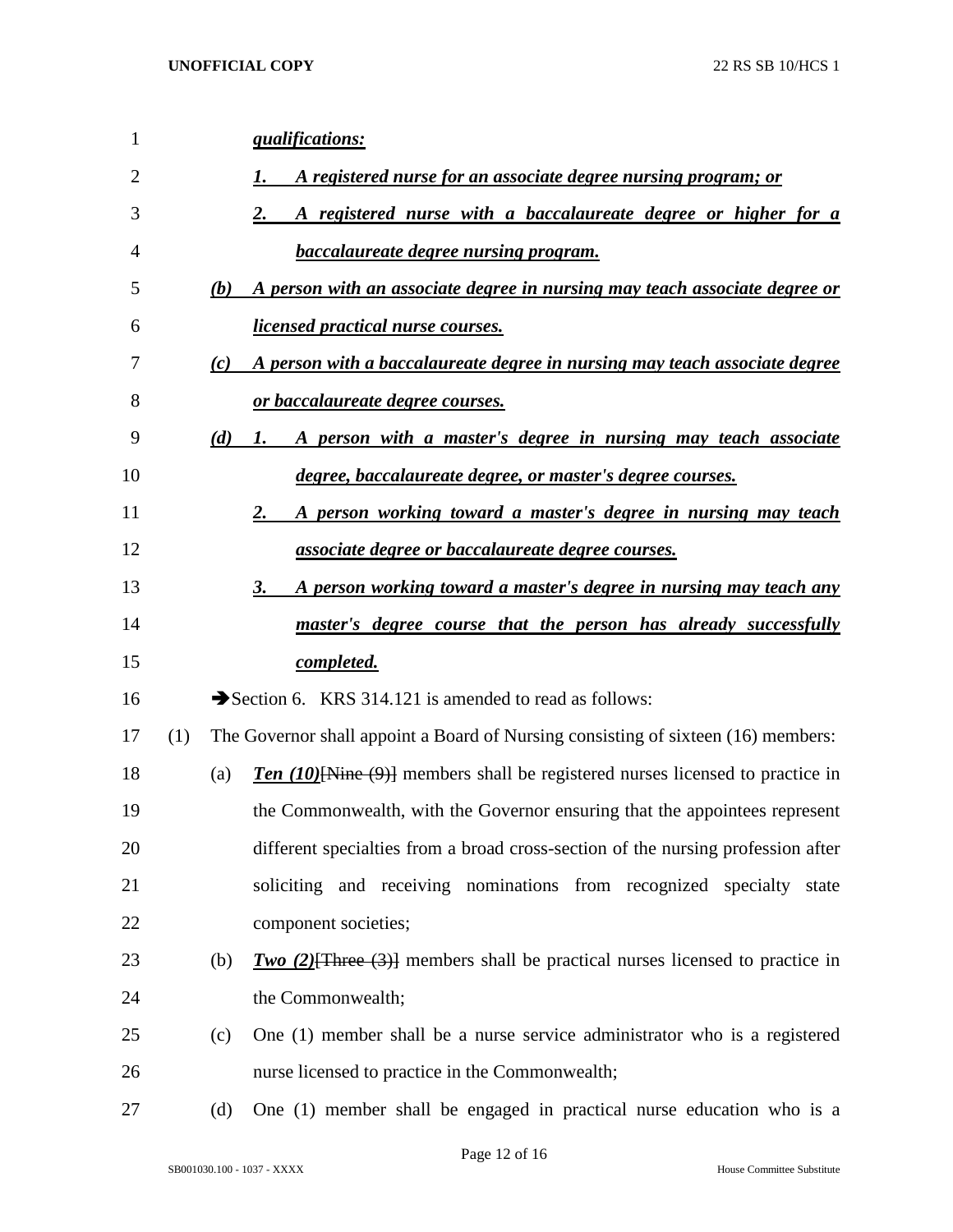| $\mathbf{1}$   |     |          | registered nurse licensed to practice in the Commonwealth; and                            |
|----------------|-----|----------|-------------------------------------------------------------------------------------------|
| $\overline{c}$ |     | (e)      | Two (2) members shall be citizens at large, who are not associated with or                |
| 3              |     |          | financially interested in the practice or business regulated.                             |
| 4              | (2) |          | Each appointment shall be <i>subject to confirmation by the Senate and shall be</i> for a |
| 5              |     |          | term of four $(4)$ years expiring on June 30 of the fourth year. No board member          |
| 6              |     |          | shall serve for more than three (3) consecutive terms. Any board member who is            |
| 7              |     |          | serving at least a third consecutive term on the effective date of this Act shall be      |
| 8              |     |          | ineligible for reappointment until the passage of one (1) full four (4) year              |
| 9              |     |          | <i>appointment cycle.</i> The cycle for appointments and expiration of terms shall be as  |
| 10             |     | follows: |                                                                                           |
| 11             |     | (a)      | The first year of the four $(4)$ year cycle, the terms for three $(3)$ registered         |
| 12             |     |          | nurses and one (1) licensed practical nurse shall expire;                                 |
| 13             |     | (b)      | The second year of the four $(4)$ year cycle, the terms for three $(3)$ registered        |
| 14             |     |          | nurses and one (1) citizen at large shall expire;                                         |
| 15             |     | (c)      | The third year of the four $(4)$ year cycle, the terms for two $(2)$ registered           |
| 16             |     |          | nurses, one (1) licensed practical nurse, and the one (1) member engaged in               |
| 17             |     |          | practical nurse education who is a registered nurse shall expire; and                     |
| 18             |     | (d)      | <b>Before January 1, 2024, in</b> the fourth year of the four (4) year cycle, the         |
| 19             |     |          | terms for two (2) registered nurses, one (1) licensed practical nurse, and one            |
| 20             |     |          | (1) citizen at large shall expire. Beginning on January 1, 2024, in the fourth            |
| 21             |     |          | year of the four (4) year cycle, the terms for two (2) registered nurses, one             |
| 22             |     |          | (1) certified registered nurse anesthetist, and one (1) citizen at large shall            |
| 23             |     |          | expire.                                                                                   |
| 24             | (3) | (a)      | By March 1, the Kentucky Nurses Association shall submit to the Governor a                |
| 25             |     |          | list of members qualified for appointment as R.N. members, in number not                  |
| 26             |     |          | less than twice the number of appointments to be made, from which list the                |
| 27             |     |          | Governor shall make each appointment or appointments necessary by July 1.                 |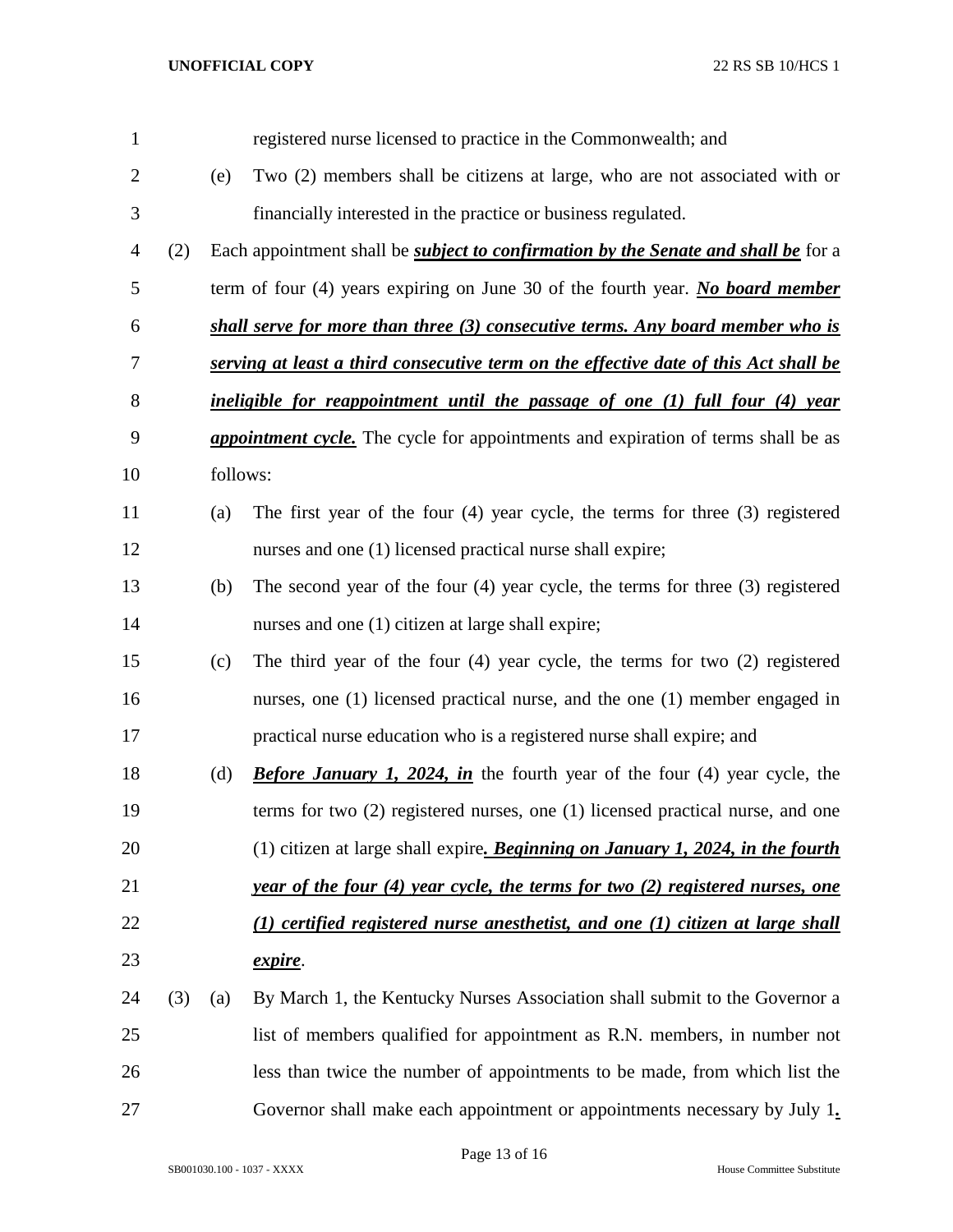| 1              |     | By March 1 of the year in which the certified registered nurse anesthetist       |
|----------------|-----|----------------------------------------------------------------------------------|
| $\overline{2}$ |     | term expires, the Kentucky Nurses Association shall submit to the Governor       |
| 3              |     | two (2) names of qualified individuals for the appointment, and from this        |
| $\overline{4}$ |     | list the Governor shall make the appointment by July 1.                          |
| 5              | (b) | By March 1, Kentucky Licensed Practical Nurses Organization Incorporated         |
| 6              |     | shall submit to the Governor a list of names qualified for appointment as        |
| 7              |     | L.P.N. members, in number not less than twice the number of appointments to      |
| 8              |     | be made, from which list the Governor shall make each appointment or             |
| 9              |     | appointments as necessary by July 1.                                             |
| 10             | (c) | By March 1 of the year in which the nurse service administrator's term shall     |
| 11             |     | expire, the Kentucky Organization of Nurse Leaders, an affiliate of the          |
| 12             |     | Kentucky Hospital Association, shall submit to the Governor two (2) names of     |
| 13             |     | qualified individuals for appointment as the nurse service administrator from    |
| 14             |     | which list the Governor shall make an appointment as necessary by July 1.        |
| 15             | (d) | By March 1, LeadingAge Kentucky shall submit to the Governor two (2)             |
| 16             |     | names of qualified individuals for appointments as its R.N. representative to    |
| 17             |     | the board, from which the Governor shall make an appointment by July 1.          |
| 18             | (e) | By March 1 of the year in which the Kentucky Association of Health Care          |
| 19             |     | Facilities representative's term shall expire, the Kentucky Association of       |
| 20             |     | Health Care Facilities shall submit to the Governor two (2) names of qualified   |
| 21             |     | individuals for appointment as its R.N. representative to the board, from        |
| 22             |     | which list the Governor shall make an appointment as necessary by July 1.        |
| 23             | (f) | [Initially, the Governor shall appoint one (1) member to serve as the registered |
| 24             |     | nurse who is engaged in practical nurse education to serve the term remaining    |
| 25             |     | according to the cycle specified in subsection (2) of this section. By August 1, |
| 26             |     | 1996, Kentucky Licensed Practical Nurses Organization Incorporated shall         |
| 27             |     | submit to the Governor two $(2)$ names of qualified individuals for the          |

Page 14 of 16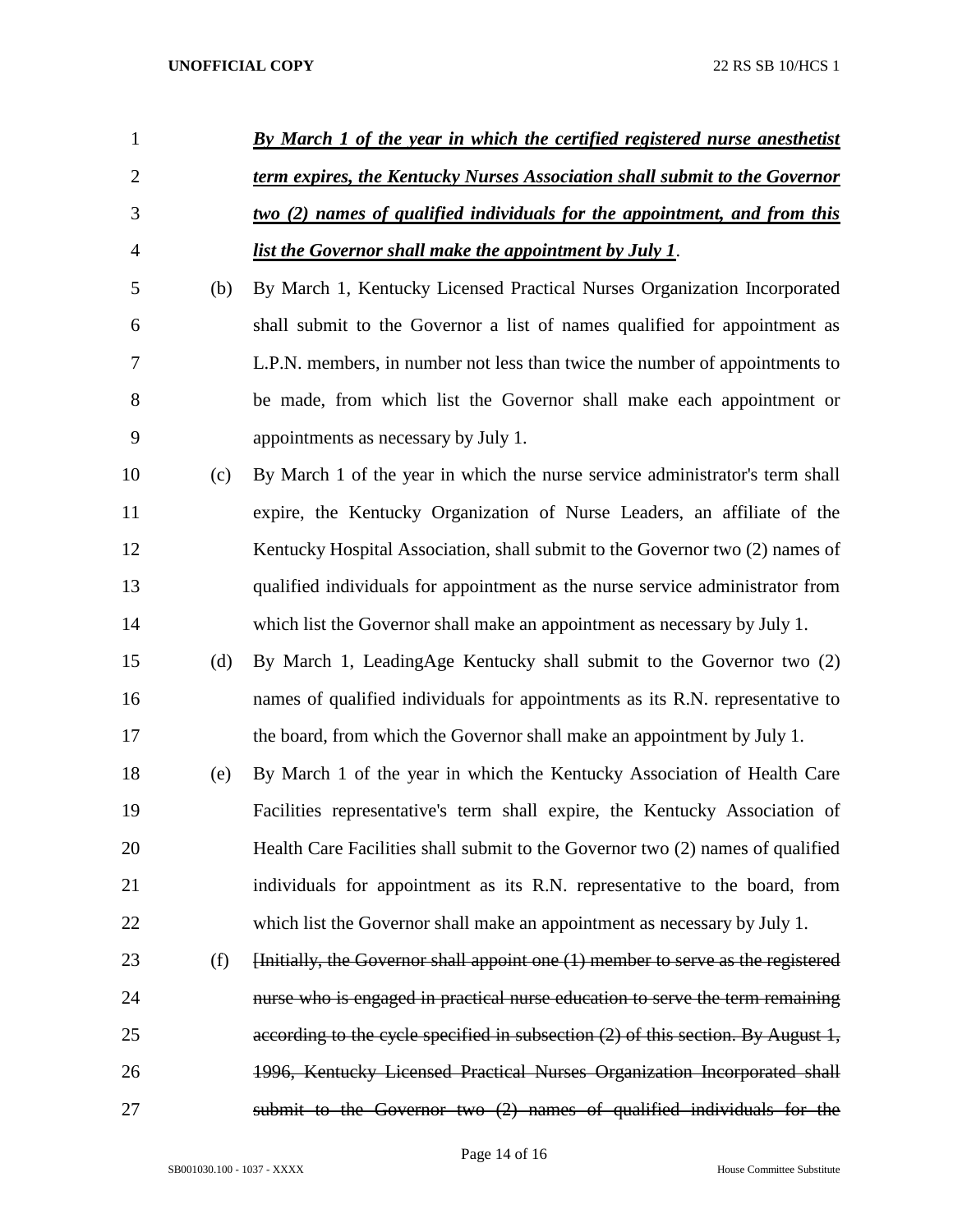| $\mathbf{1}$   |                       | appointment, from which list the Governor shall make the appointment by                   |
|----------------|-----------------------|-------------------------------------------------------------------------------------------|
| $\overline{2}$ |                       | September 1, 1996. Thereafter, By March 1 of the year in which the practical              |
| 3              |                       | educator's term expires, Kentucky Licensed Practical Nurses<br>nurse                      |
| 4              |                       | Organization Incorporated shall submit to the Governor two (2) names of                   |
| 5              |                       | qualified individuals for the appointment, from which list the Governor shall             |
| 6              |                       | make the appointment by July 1.                                                           |
| 7              | (g)                   | The Governor shall appoint two (2) members who shall be citizens at large,                |
| 8              |                       | who are not associated with or financially interested in the practice or business         |
| 9              |                       | regulated. The Governor shall make the appointments by July 1 of the year in              |
| 10             |                       | which the citizen members' terms expire.                                                  |
| 11             | (4)                   | Among the sixteen (16) members of the board, at all times, at least two (2)               |
| 12             |                       | members shall be appointed from each of the six (6) congressional districts of the        |
| 13             |                       | Commonwealth.                                                                             |
| 14             | (5)                   | Among the nurse board members appointed under subsection $(1)(a)$ , $(b)$ , $(c)$ , and   |
|                |                       |                                                                                           |
| 15             |                       | (d) of this section, no more than six (6) nurse board members shall be nurse              |
| 16             |                       | educators. Of these six (6) nurse educators, one (1) nurse educator member shall          |
| 17             |                       | be appointed from each of the six (6) congressional districts of the                      |
| 18             |                       | <u>Commonwealth. All other nurse members of the board shall be practicing nurses.</u>     |
| 19             | $\boldsymbol{\omega}$ | A vacancy on the board shall be filled by the Governor as provided for under              |
| 20             |                       | subsection $(1)$ of this section.                                                         |
| 21             | $(7)$ $(5)$           | The Governor may remove any member from the board for neglect of duty,                    |
| 22             |                       | incompetence, or unprofessional or dishonorable conduct.                                  |
| 23             | $(8)$ [(6)]           | Each R.N. member of the board shall be a citizen of the United States, a                  |
| 24             |                       | resident of Kentucky, a graduate of an approved school of nursing, and a registered       |
| 25             |                       | nurse in this state. All shall have had at least five (5) years of experience in nursing, |
| 26             |                       | three (3) of which shall immediately precede such appointment. Five (5) members           |
| 27             |                       | shall be engaged in nursing practice; three (3) shall be engaged in nursing               |

Page 15 of 16